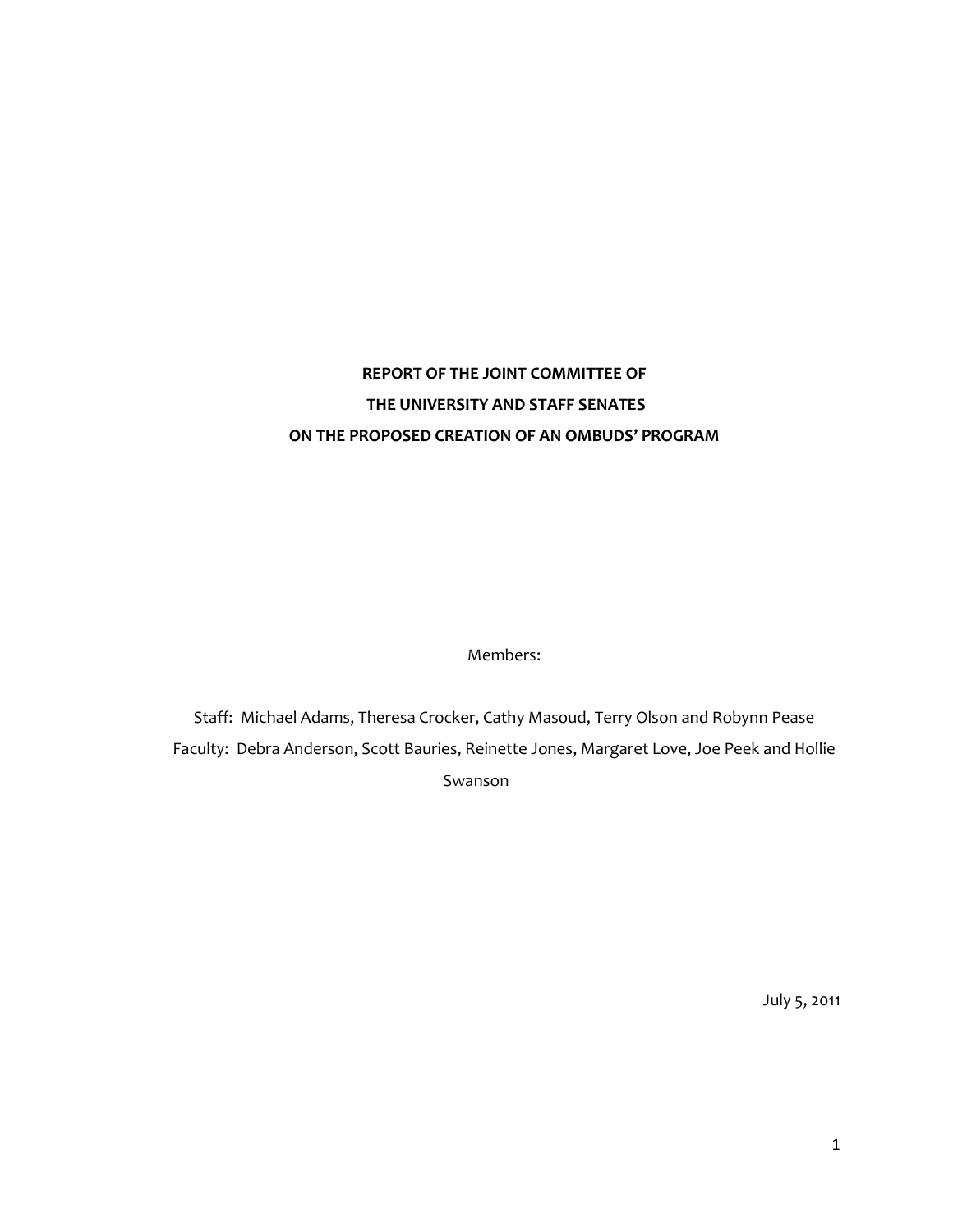## **PROPOSAL**

The Joint Committee of the University and Staff Senates recommends that the University of Kentucky establish, *on a three-year trial basis*, an Ombuds' program. This program will offer faculty and staff an additional approach to dispute resolution and an informal, off-the-record resource for addressing employee issues. *The Committee recommends that the Ombuds' program be thoroughly assessed after the first two years of operation to ascertain the effectiveness of the services offered. Based on this assessment, a decision can then be made about whether to establish the Ombuds' program on a permanent basis.*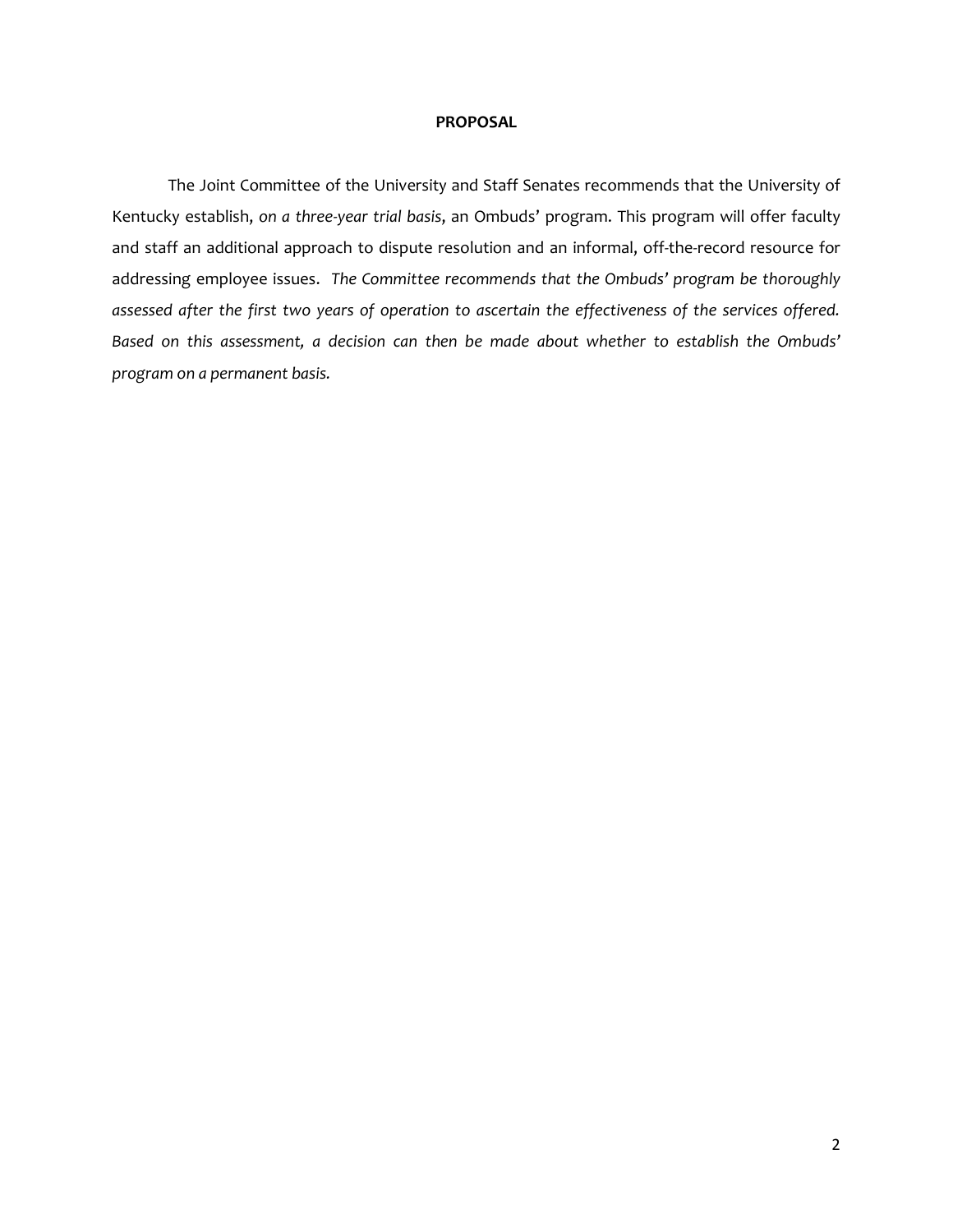#### **INTRODUCTION**

All institutions, whether educational or otherwise, face challenges when managing employee issues. The creation of an Ombuds' program at UK could help solve, or provide the mechanism for solving, some of these challenges. An Ombuds' program would provide a confidential, impartial, and independent resource to faculty and staff who have concerns, conflicts, or disputes arising from or affecting their work. In addition, an Ombuds' program could provide assistance to administration and committees that influence the University culture, as well as offering training in conflict avoidance for supervisors and employees.

An examination of UK's Top 20 benchmark institutions, such as the Universities of California at Berkeley, Davis, Los Angeles and San Diego, the University of Washington, the University of Maryland and the University of Wisconsin, reveals that the majority of these institutions have already created Ombuds' programs that follow the protocols of the International Ombudsman Association (IOA) [\(http://www.ombudsassociation.org/\)](http://www.ombudsassociation.org/). The IOA provides guidelines and standards of practice for the implementation and functioning of Ombuds' programs, and further facilitates training for, and certification of, ombuds. The IOA also has a Code of Ethics governing Ombuds' program practices, setting forth the profession's basic principles, which include independence, neutrality, impartiality, confidentiality and informality.

As Oregon State University President Ed Ray noted upon creation of an Ombud position at that university, "the ombudsperson initiative is a strong acknowledgement that relationship challenges in a complex organization are inevitable, but we are committed to creating additional mechanisms through which we can address those challenges." The University of Kentucky faces similar challenges, and the creation of an Ombuds' program would provide employees with an avenue for conflict resolution that would represent a valuable supplement to employee services currently found at the University. Given that the majority of our benchmarks have an Ombuds' program to assist with the issues that arise from having a large and diverse work force, it is the recommendation of this joint committee of the University and Staff Senates that UK also should adopt the "best practices" embraced by our benchmark institutions by establishing such a program, thereby providing UK employees with a safe and less pressured environment in which to resolve work-related issues.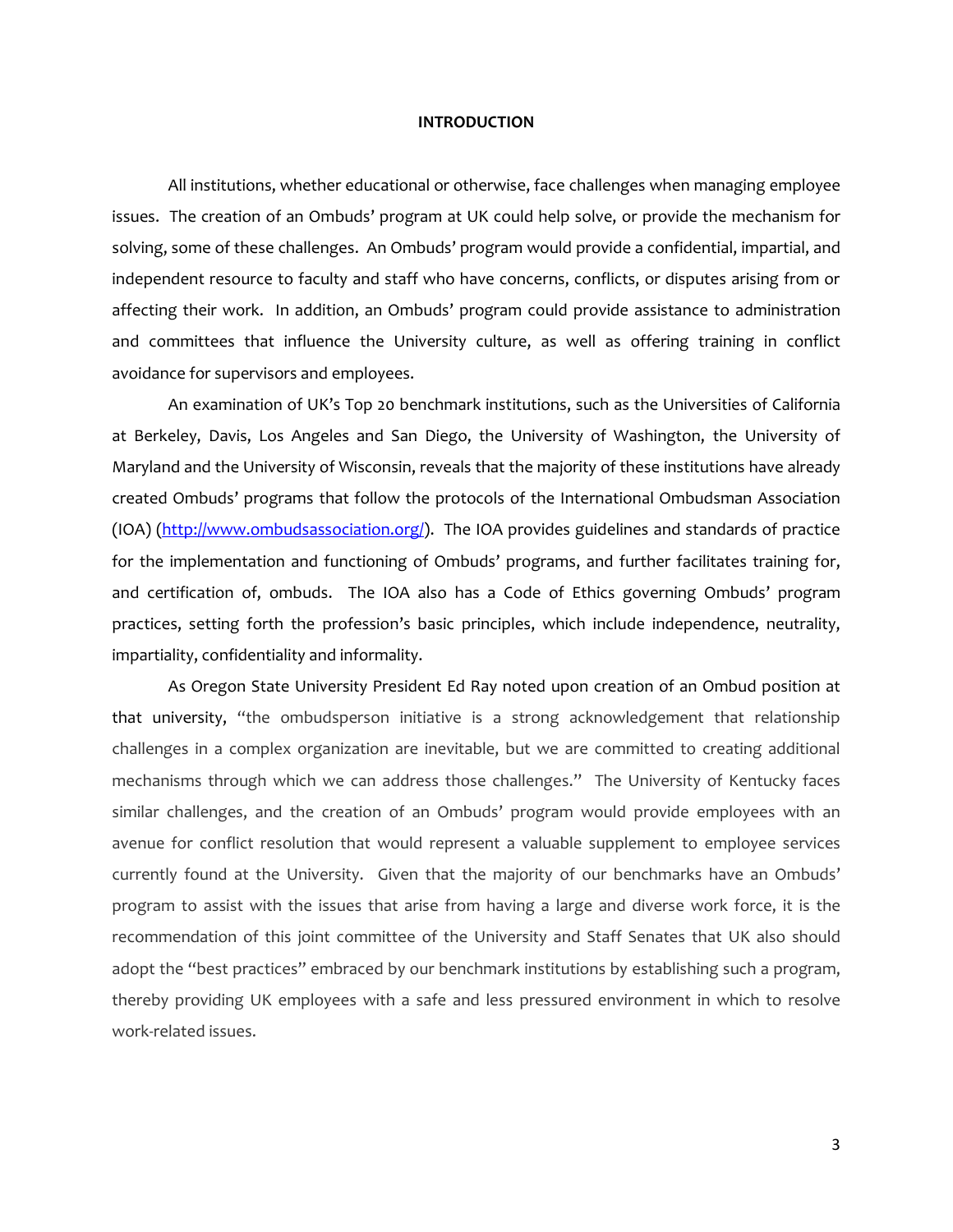## **RATIONALE FOR AN OMBUDS' PROGRAM**

Numerous personnel issues naturally arise in every workplace, but recent surveys of UK employees suggest that both faculty and staff perceive weak institutional support at the University for resolving workplace conflict. Experiences of intimidation and harassment are not uncommon, as are issues of communication, including staff perceptions concerning feeling valued and respected. While less than 1% of the written 2010 UK@Work confidential comments addressed harassment in the workplace,<sup>1</sup> the comments that did so provide important insights into problematic work environments for certain staff and faculty across campus.

Types of perceived harassment reported in the survey include the following practices: 2

- retaliation that was demonstrated via
	- unequal treatment of employees within a unit
	- schedule changes without notice
	- progressive reduction of responsibilities
- refusal to listen to staff's perspective
- **•** intimidation

 $\overline{\phantom{a}}$ 

- public humiliation
- demeaning comments that imply lack of employee education or competency, or unimportant status within the organization
- withholding of Information
- intentional violation of university HR policy and procedure

Several employees wrote that they did not feel "valued" as a result of such behavior. One staff member mentioned that her supervisor's constant "belittling" and "threatening" behavior left her

 $1$  It should be noted that the figure of 1% may not accurately reflect the number of people in employment at UK who feel harassed or intimidated. Many disaffected employees refuse to fill out the survey, and anecdotal evidence indicates that some of those who do fill out the survey do not feel comfortable with being completely honest about these matters. At least one staff senator has heard people express the opinion that, because the survey is taken using the employee's UK ID, "if you say negative things, they will be able to trace them back to you."

 $^2$  These reports, presented in an anonymous survey, are, of course, unsubstantiated, but the fact that certain faculty and staff perceive themselves as being mistreated in the ways reported means that serious morale issues do exist at the University.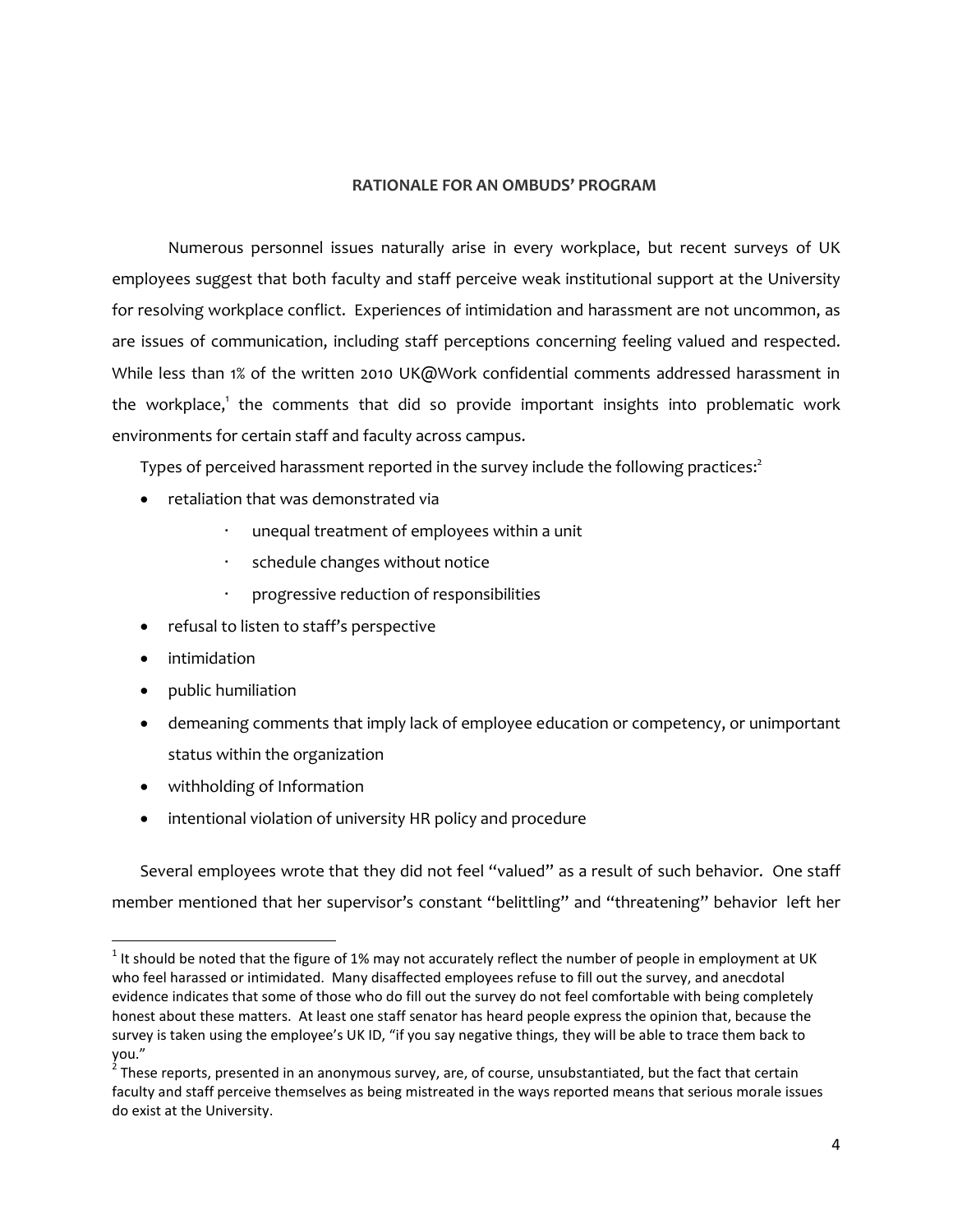feeling less confident in her abilities. Other employees also stated that it was difficult working in environments in which they did not feel respected or valued. One employee commented that his supervisor's "it's-my-way-or-the-highway attitude" created a hostile work environment. Moreover, several employees perceived that co-workers were subject to intentional negative treatment as a way to "get rid" of them, further heightening their own job insecurity during the economic downturn. Additionally, a few employees described workplace bullying among co-workers, and a supervisor mentioned the difficulty he had addressing the behavior of "toxic" employees who contributed to making a unit intolerable.

Two percent of staff additional comments and one percent of faculty additional comments from the 2010 UK@Work survey focused on the challenges of communication at multiple levels within the organization. Effective communication within units is central to employee engagement and productivity.

Many respondents stated that they wished they could communicate openly with their supervisors without fear of repercussions, but saw few options for doing so. For example, several employees noted that HR Employee Relations is limited in its ability to provide support for individual concerns, particularly if HR policies and procedures are, at least ostensibly, being followed by supervisors. Others pointed out that while Employee Relations and upper management might be aware of hostile work environments, it is not always apparent if the problems are being addressed, and, if so, whether any remedial measures are being communicated to employees. Another employee observed that some employees might not know what behavior could be described as harassment, because it seemed difficult for them to find the right words to describe inappropriate behavior. Others wrote that they did not always feel encouraged or able to voice their complaints, or felt that their complaints would not be fairly addressed.

In addition, four percent of faculty and staff provided additional insights into what helps employees feel valued and respected within the organization. Feeling valued and respected can be linked to productive and conflict-free work environments. Several employees wrote about the departure of many co-workers who felt their work environments had become unbearable. Others, however, perceived that their lack of options prevented them from moving to another position, which generated feelings of being "trapped" or "at the mercy" of their work unit, contributing to high levels of mental anguish and increased physical ailments.

Several employees stated that they did not know where to seek help. One employee expressed a desire for a separate, confidential "Employee Relations" unit through which concerns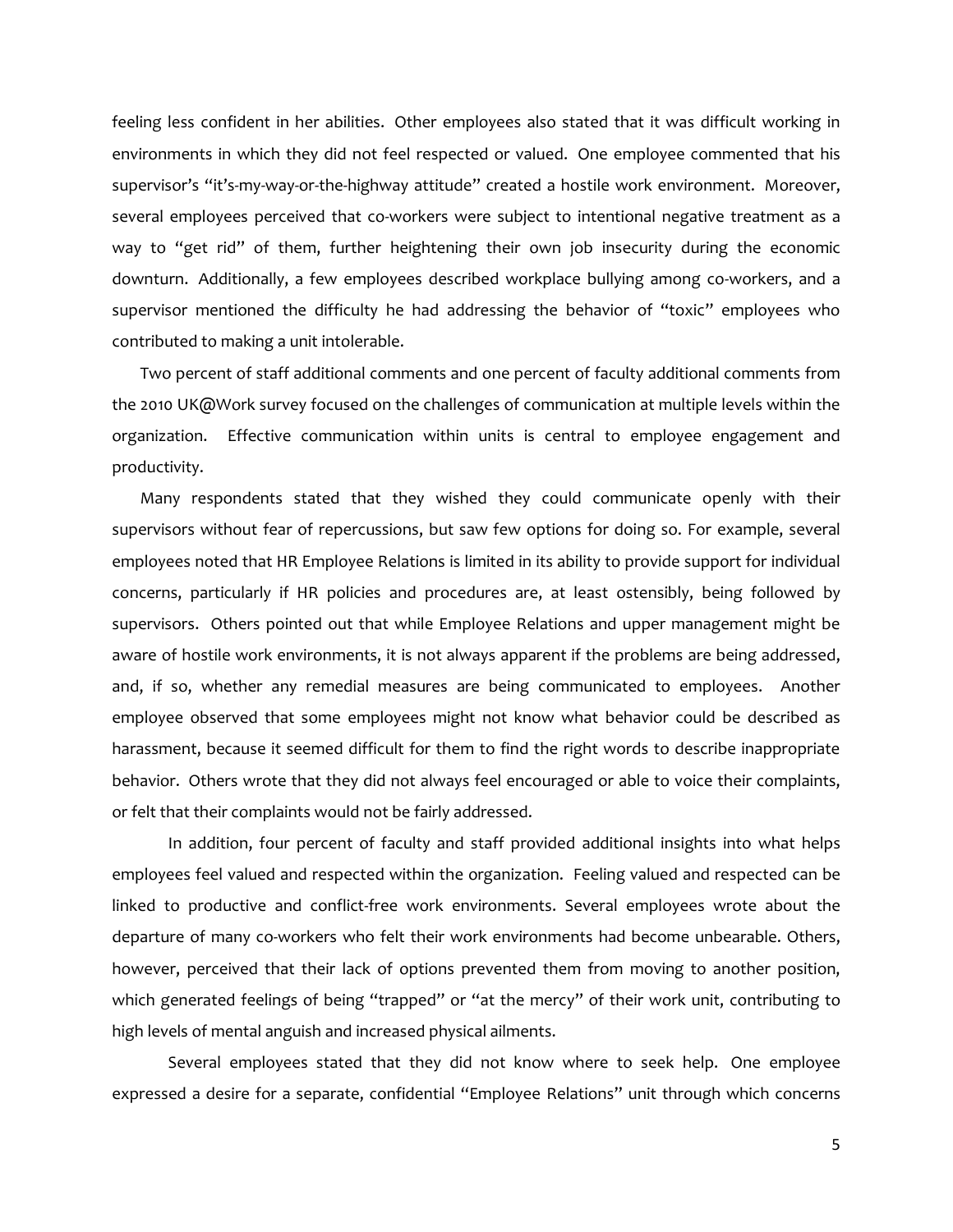could be addressed without fear of retaliation. Others asked if mediation services might be made available to address workplace conflict. Eight employees mentioned the establishment of an ombuds' program as a useful way to help employees with their issues, particularly in environments where open communication is not encouraged or promoted.

The effect of a hostile work environment on staff morale generally has been welldocumented by psychologists who study workplace issues. Employees who suffer from workplace harassment or bullying (or who perceive they do) suffer from low morale, health issues, lack of motivation and unwillingness to show initiative. In addition, the University, in common with other employers, is sued multiple times each year by unhappy employees and former employees. While it would be disingenuous or dishonest to claim that the presence of an Ombuds' program at the University would magically solve or prevent these problems, the availability of a safe and unbiased resource would certainly assist some employees with resolving their workplace issues, increasing their productivity and saving on hearing and litigation costs. Based on their research and knowledge of the University and its workplace issues, the members of the Joint Committee believe that the cost of implementing such a program will be easily offset by the gain in morale among the workforce and possible decreased legal costs that will result from establishing an Ombuds' program.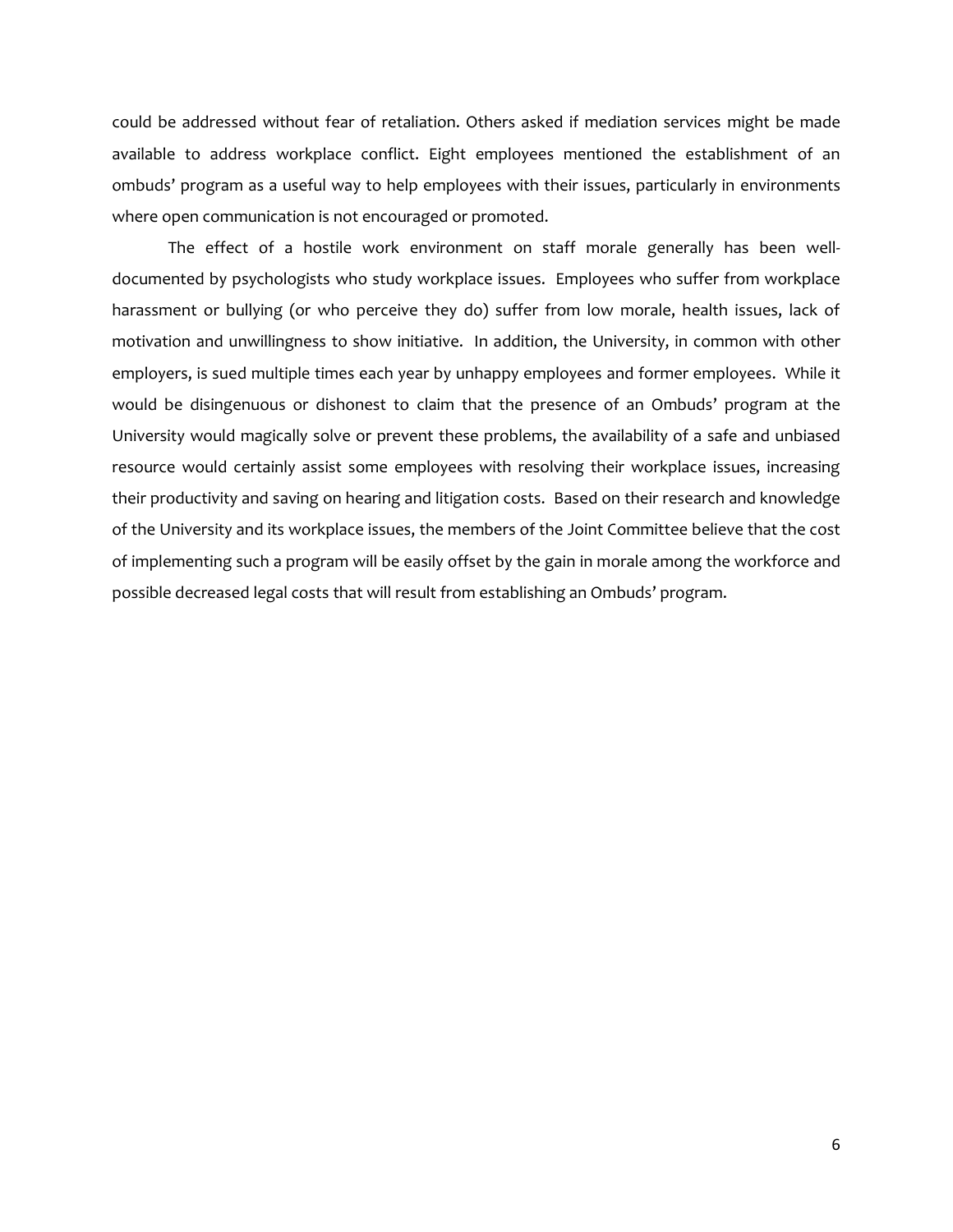# **RESEARCH AND PLANNING**

To assist with these recommendations, the Joint Committee researched information about the International Ombudsman Association, as well as Ombuds' programs at UK benchmark institutions. In addition, members of the Joint Committee visited the Ombuds' program at the Universities of Louisville and Cincinnati.

The University of Louisville founded an Ombuds' program only recently in the wake of the scandal involving the former Dean of Education. According to Louisville professor Dr. Robert Staat, Chair of the Faculty Senate, the University perceived that the issues involving this dean could perhaps have been detected earlier if faculty in his department had been able to bring their concerns to a neutral and unbiased program which could, in turn, have advised them of a safe means for conveying their concerns to the administration. Dr. Staat urged UK to benefit from the example of the University of Louisville by implementing an Ombuds' program proactively. The Staff Senate Chair, Brent Fryrear, also endorsed the usefulness of the program, and spoke enthusiastically of its effect on the morale of staff.

The Joint Committee also met with the University of Louisville Ombudsman, Tony Belak. An attorney with many years of experience in the area of conflict resolution, Mr. Belak provided the Joint Committee members with information relating to both the University of Louisville program and ombuds programs generally, and expressed an interest in continuing to work with UK to get a similar program implemented here. Mr. Belak reports to the Provost, but he receives his yearly evaluation from the faculty senate, the staff senate and the head of the alumni association. Further information about the University of Louisville Ombuds' program can be found at: [http://louisville.edu/ombuds/about.](http://louisville.edu/ombuds/about)

While the situation at the University of Cincinnati is different from that at both UK and the University of Louisville because UC faculty and some staff are unionized, the principles of their program remain the same. The Ombuds' program was founded more than forty years ago, and offers services to faculty, staff and students. The Ombuds' program estimates that 70% of its services are provided to students, and the remaining 30% are utilized mostly by staff, as faculty tend to use their union grievance procedures. The vast majority of the complaints they receive are resolved informally, with only about 5% becoming formal grievances. Moreover, the Ombuds at Cincinnati believes that, by recognizing and reporting observed patterns in complaints, the Ombuds'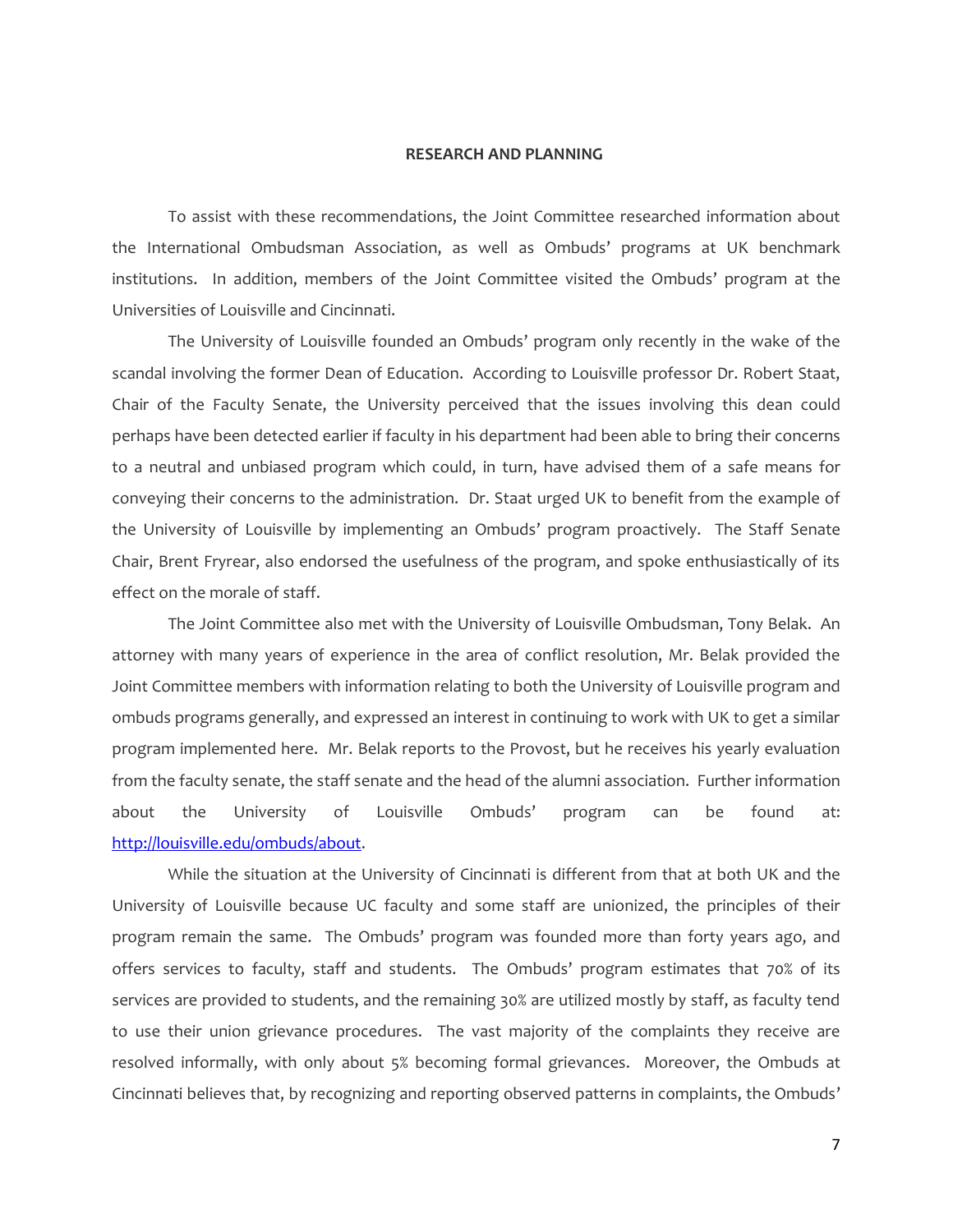program can often highlight problems of which the University administrators were previously unaware. The program operates in accordance with the principles of the International Ombuds Association, which, as already noted, offers national standards of practice and certification. The University Ombuds noted that her reporting structure was through the VP of Student Affairs, although she would prefer to report directly to the President. The program is staffed by the Ombuds, the Associate Ombuds and two graduate assistants, and its website is [http://www.uc.edu/ombuds.html.](http://www.uc.edu/ombuds.html)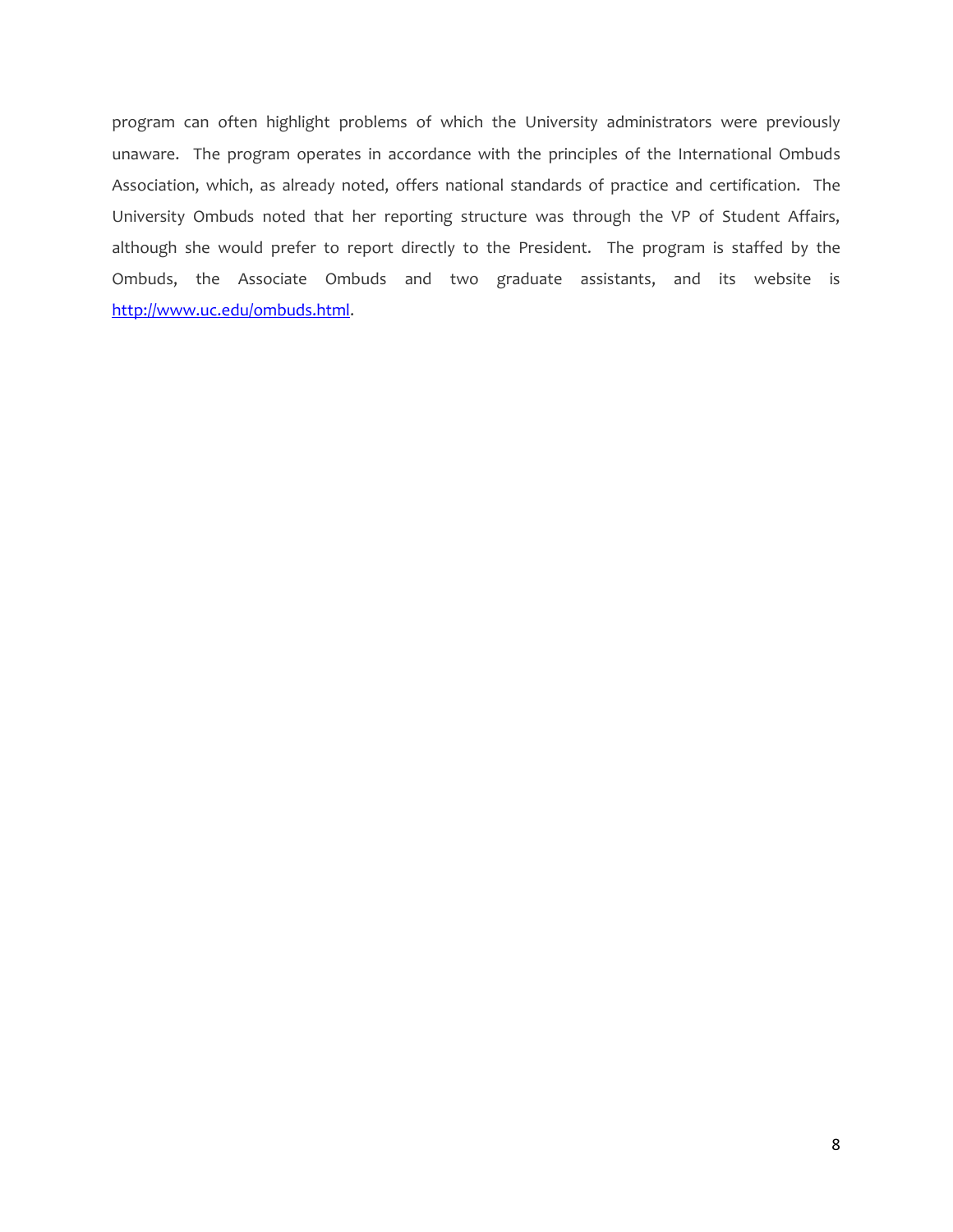#### **SPECIFIC RECOMMENDATIONS**

In order to resolve personnel conflicts at UK in an informal and neutral manner, it is the recommendation of this Joint Committee that the University create an Ombuds' program *on a threeyear trial basis. Following the first two years of operations, the Ombuds' program will be thoroughly assessed to ascertain the effectiveness of the services offered. Based on this assessment, a determination will be made about whether to make the program permanent.* Assessment of the Ombuds' program will be based on information that is collected regarding the number of persons visiting the program, the nature of concerns, the types of resources provided and outcomes of mediation. Faculty and staff will also be surveyed about their perception of the program and its value to them at the end of the second year. Any assessments of the program shall preserve the confidentiality of information provided by individual University employees and, if applicable, students.

The Ombuds' program will offer faculty and staff an additional approach to dispute resolution and an informal, off-the-record resource for addressing employee issues. It is the further recommendation of the Joint Committee that, to promote fairness and impartiality, the Ombuds' program of the University of Kentucky be delegated the highest level of authority and autonomy available, and that the Ombuds report directly to the President of the University. The Ombuds' program shall provide a confidential, impartial, and independent process for faculty and staff who have concerns, conflicts, complaints, or disputes arising from or affecting their work. The Ombuds shall be an advocate for fairness at the University, with no sides taken as to who is "right" or "wrong," essentially playing the role of a mediator.

The University Ombuds' program should provide the following services to faculty and staff:

- Listen and discuss questions and concerns.
- Help evaluate options and suggest approaches.
- Serve as a neutral third party in conflict resolution.
- Advocate for fair resolution processes.
- Provide information about policies, procedures and services.
- Facilitate communications between employees and their immediate supervisors.
- Advise on informal resolution of problems and about formal and administrative options.
- Recommend institutional review or changes in policies.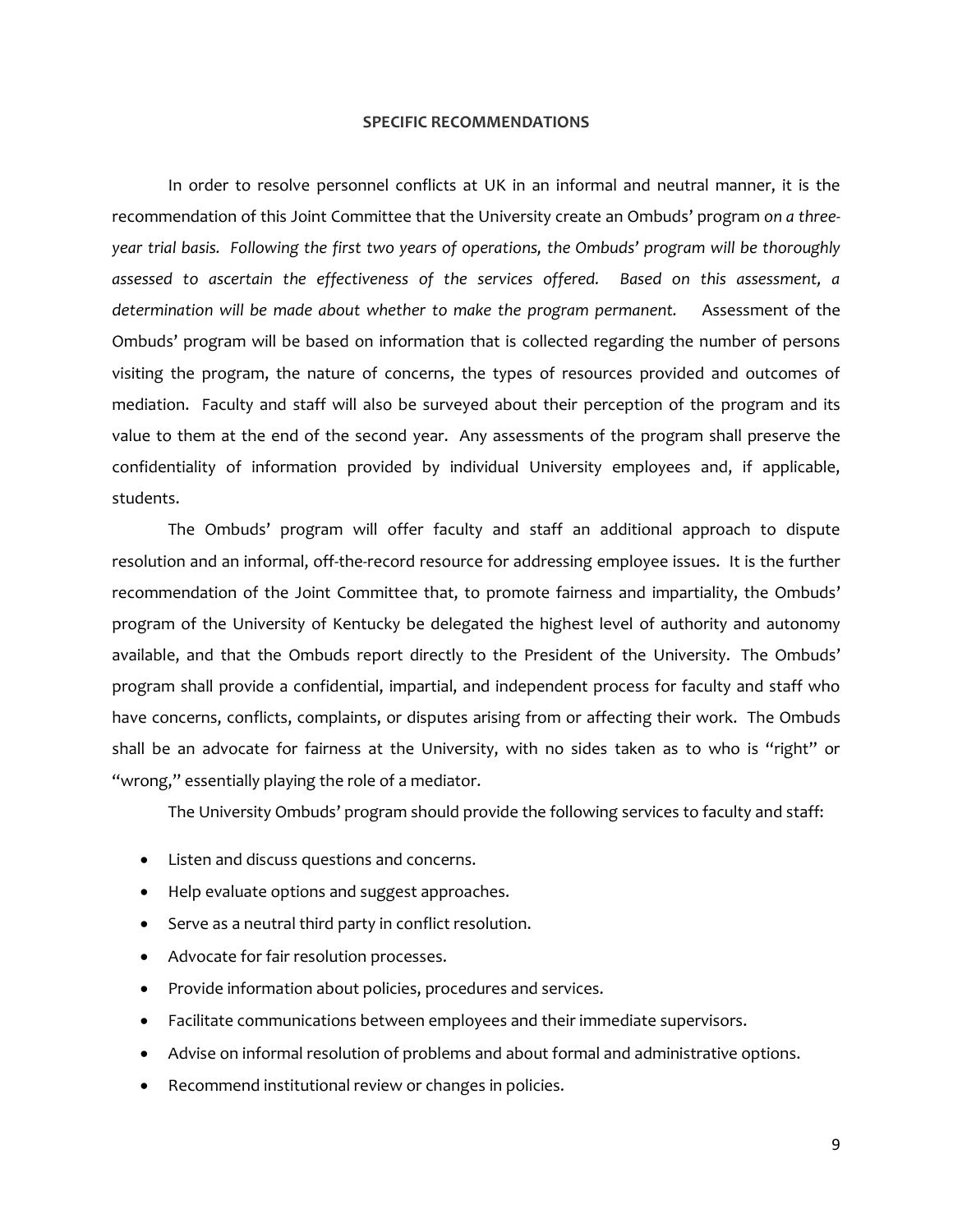- Collaborate with other campus programs on issues of general concern.
- Provide training workshops on conflict resolution and develop a support system.

All services offered by the program shall be provided on an informal basis. The program shall not keep or disclose records of individually identifiable information, nor testify or participate in any internal proceeding. Moreover, no individual shall be disciplined, penalized or suffer retaliation for bringing an issue to the Ombuds' program.

The Ombuds' program shall, when presented with an issue, listen to the complaint or problem, advise the employee of options available to resolve that problem, answer the employee's questions about UK policies and procedures, facilitate an agreement or mediate a resolution, where appropriate, and/or refer the employee to the appropriate UK office or individual. The Ombuds' program will not provide legal assistance, serve as an advocate for an individual, group or cause, conduct investigations into formal complaints or allegations, or participate in formal processes. *The Ombuds shall not act as an agent for the University, but shall be required to report necessary information to the appropriate authorities in cases concerning threat or imminent harm.*

The Ombuds' program should be established and operate in accordance with the International Ombudsman Association Codes of Ethics and Principles of Practice [\(http://www.ombudsassociation.org/\)](http://www.ombudsassociation.org/). Ideally, the UK Ombuds shall be credentialed by the IOA, and undergo periodic training through that association. As already discussed, the Ombuds shall report directly to the President. *If an issue arises concerning a member of the President's office, and the Ombuds needs to seek advice from a senior staff member, then the Ombuds should, for the purpose of that issue only, report to the Office of General Counsel*.

 *The Ombuds' yearly review shall be issued from the President's office, and should consist of equal weight being given to the following 5 elements:*

- *1. The President's assessment of the Ombuds' effectiveness;*
- *2. The University Senate's assessment of the Ombuds' effectiveness;*
- *3. The Staff Senate's assessment of the Ombuds' effectiveness;*
- *4. An annual report of the utilization of the program, types of concerns addressed, resources provided and mediation outcomes; and*
- *5. An on-line anonymous survey of the office's effectiveness.*

*For the on-line survey, questions regarding perceptions of the Ombuds' mission and services shall be asked to determine if the survey results reflect a realistic knowledge of the program's goals.*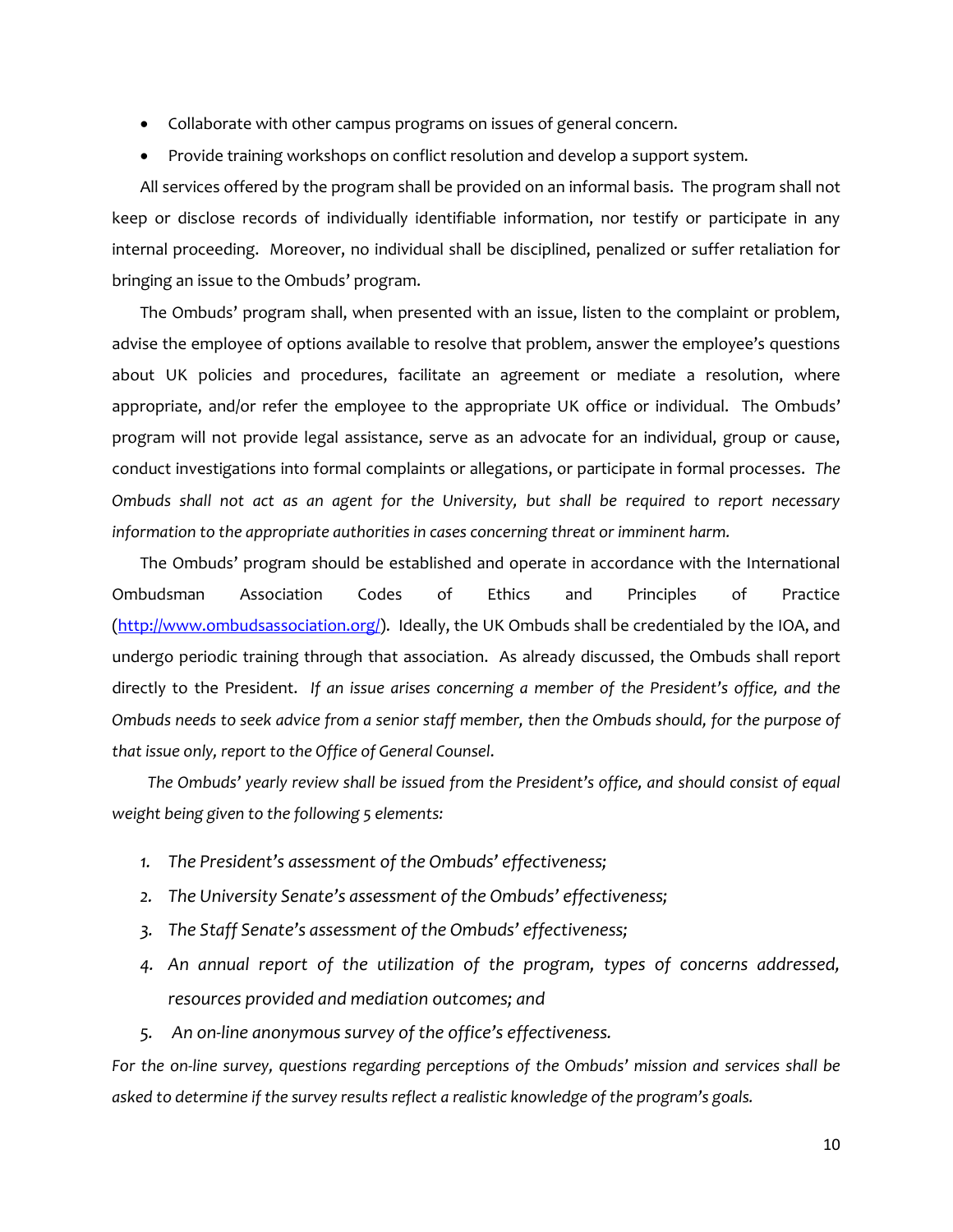Ideally, the Ombuds' office shall be in a neutral and busy part of campus. The Joint Committee recommends that the program should not be in the Main Administration Building, but rather in a location such as the Student Center, which sees a high volume of unobserved foot traffic. No one shall monitor the program to see who is visiting the Ombuds.

In addition, the Ombuds shall be consulted by those administrators and committees that are in a position to influence the University culture. He/she shall offer advice on personnel issues and patterns of behavior on campus that negatively impact University employees.

When hiring an Ombuds, a background in dispute resolution and academic experience should be among the credentials sought. If an Ombuds is not already credentialed by the IOA, he/she shall be certified as soon as possible. The Joint Committee will work with HR on developing a complete and detailed job description for the Ombuds. *The Joint Committee also recommends that, because of her experience and qualifications, the search committee for the Ombuds be chaired by Dr. Judy Jackson, Vice President for Institutional Diversity. The Joint Committee recommends that the search committee should consist of five members, and that two of the members should be elected by the University and Staff Senates from among those who serve on the Joint Committee*. *In addition, the Joint Committee recommends that a target interview selection process be used while interviewing candidates for this position. The Joint Committee also recommends that the search committee review any candidates for the support staff position.*

In addition, a number of benefits might be achieved by combining the current Student Ombuds position with the new Ombuds' program. First, doing so would address any conflict of interest concerns of students that might be associated with having a faculty member be the Ombuds in cases of student-faculty disagreements or complaints. Second, staffing the Student Ombuds job with a trained professional, rather than a faculty member with little or no special training or expertise in mediation is likely to improve outcomes. Finally, it is likely to be more cost effective for the University to combine all Ombuds' activity in a single program. *However, we recommend that the combining of the student and faculty/staff Ombuds programs should take place after the office has been established rather than initially.*